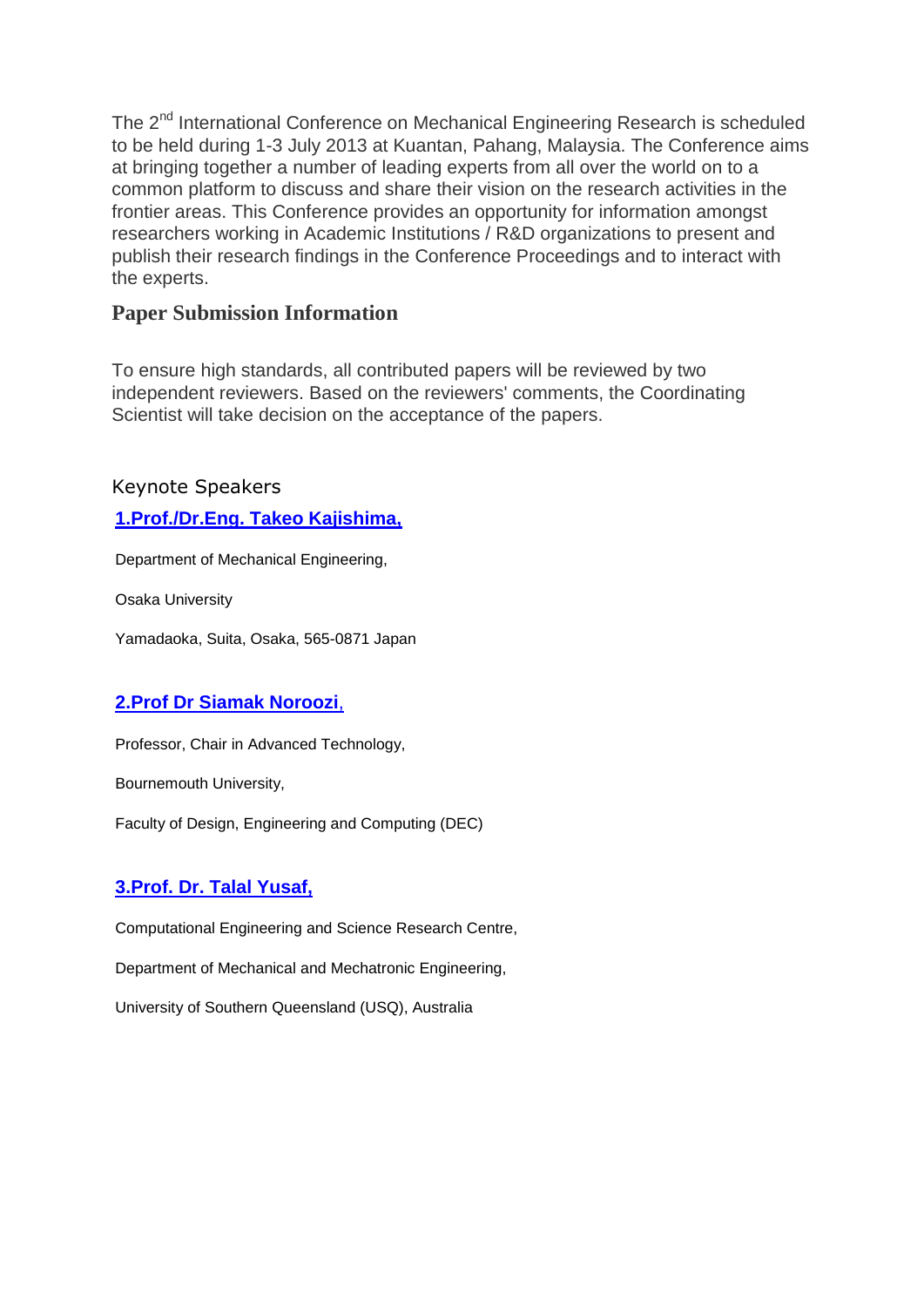|              | SUNDAY, 30th JUNE 2013 |                                                                                                                                                                                                     |                  |                                                                                                                                                                                                                 |                  |                                                                                                                                                                                                                                                           |  |  |  |  |  |  |  |
|--------------|------------------------|-----------------------------------------------------------------------------------------------------------------------------------------------------------------------------------------------------|------------------|-----------------------------------------------------------------------------------------------------------------------------------------------------------------------------------------------------------------|------------------|-----------------------------------------------------------------------------------------------------------------------------------------------------------------------------------------------------------------------------------------------------------|--|--|--|--|--|--|--|
| 1500 - 1800  | <b>REGISTRATION</b>    |                                                                                                                                                                                                     |                  |                                                                                                                                                                                                                 |                  |                                                                                                                                                                                                                                                           |  |  |  |  |  |  |  |
|              | MONDAY, 1ST JULY 2013  |                                                                                                                                                                                                     |                  |                                                                                                                                                                                                                 |                  |                                                                                                                                                                                                                                                           |  |  |  |  |  |  |  |
| 730          | <b>REGISTRATION</b>    |                                                                                                                                                                                                     |                  |                                                                                                                                                                                                                 |                  |                                                                                                                                                                                                                                                           |  |  |  |  |  |  |  |
| 900          |                        |                                                                                                                                                                                                     |                  | <b>OPENING CEREMONY (BALLROOM 2)</b>                                                                                                                                                                            |                  |                                                                                                                                                                                                                                                           |  |  |  |  |  |  |  |
| 1000         |                        |                                                                                                                                                                                                     |                  | <b>COFFEE BREAK</b>                                                                                                                                                                                             |                  |                                                                                                                                                                                                                                                           |  |  |  |  |  |  |  |
| 1030         |                        |                                                                                                                                                                                                     |                  | KEYNOTE SPEAKER 1: Prof. Siamak Nooroozi (Bournemouth University, United Kingdom) (BALLROOM 2)                                                                                                                  |                  |                                                                                                                                                                                                                                                           |  |  |  |  |  |  |  |
| 1130<br>1230 |                        |                                                                                                                                                                                                     |                  | KEYNOTE SPEAKER 2: Prof. Paul Helmut Nebeling (Reutlingen University, Germany) (BALLROOM 2)                                                                                                                     |                  |                                                                                                                                                                                                                                                           |  |  |  |  |  |  |  |
|              |                        |                                                                                                                                                                                                     |                  | <b>LUNCH</b><br><b>PARALLEL SESSIONS</b>                                                                                                                                                                        |                  |                                                                                                                                                                                                                                                           |  |  |  |  |  |  |  |
|              |                        | <b>SESSION 1A (ARABIAN 1)</b>                                                                                                                                                                       |                  | <b>SESSION 1B (ARABIAN 2)</b>                                                                                                                                                                                   |                  | <b>SESSION 1C (ARABIAN 3)</b>                                                                                                                                                                                                                             |  |  |  |  |  |  |  |
|              |                        | Ir. Dr. Hj Nik Mohd Zuki bin Nik Mohamed                                                                                                                                                            |                  | Engr. Dr. Mohd Azman Bin Abdullah                                                                                                                                                                               |                  | Assoc. Prof. Dr. Tuan Mohammad Yusoff Shah bin Tuan Ya                                                                                                                                                                                                    |  |  |  |  |  |  |  |
|              | P031                   | ANALYSIS OF FAILURE IN MANUFACTURING MACHINERY<br>S.Sulaiman and N.Abidin Ismail                                                                                                                    | P269             | HE EFFECT OF DIFFERENT HEAT TRANSFER MODELS ON A DIESEL HOMOGENEOUS CHARGE<br>COMPRESSION IGNITION (HCCI) ENGINE<br>Aziz Hairuddin, Andrew P. Wandel, Talal Yusal                                               | P059             | PARAMETRIC ANALYSIS ON BOIL-OFF GAS (BOG) RATE INSIDE LIQUEFIED NAURAL GAS (LNG)<br><b>STORAGE TANK</b><br>Mohamad Shukri Zakaria, Kahar Osman, Ahmad Anas Yusof, Mohamad Hafidzal Mohd Hanafi, Mohd<br>Noor Asril Saadun and Muhammad Zaidan Abdul Manat |  |  |  |  |  |  |  |
|              | P034                   | DEVELOPMENT OF PLANT MAINTENANCE MANAGEMENT SYSTEM (PMMS): A CASE STUDY<br>N.A. Che Azhar and M.A Mansor                                                                                            | P050             | OBJECTIVE DRIVE ABILITY: INTEGRATION BETWEEN VEHICLE BEHAVIOR AND SUBJECTIVE<br>FEELING INTO OBJECTIVE ASSESSMENT<br>Isa Yassir Arafat Machmudi Isa, Mohd Azman Zainul Abidin                                   | P036             | MITIGATION OF AGRICULTURAL ENERGY REQUIREMENT IN BANGLADESH USING MICROALGAE<br><b>PRODUCTION</b><br>Mohammad Farzid Hasan, Syeda Zohra Halim, Choudhury Mohammad Shahariar and Noor Quddus                                                               |  |  |  |  |  |  |  |
| 1400 - 1515  | P035                   | THE EFFECT OF CURRENT RATES ON SURFACE SKD 11 FOR ELECTRICAL DISCHARGE<br>MACHINE DIE SINKER<br>Md Razak Daud, Syahrullail Samion, Azli Yahya, Nazriah Mahmud, Nor Liyana Safura Hashim and Kartiko | P137             | ANALYSIS OF DRIVING CYCLE DATA FOR VEHICULAR EMISSION ESTIMATION IN DHAKA CITY<br>Akhter Zia and Noor Quddus                                                                                                    | P120             | GROUND VISCOUS EFFECT ON 3D FLOW STRUCTURE OF A COMPOUND WING IN GROUND<br><b>EFFECT</b><br>Saeed Jamei, Adi Maimun, Nor Azwadi, Mohd. Mobassher, Shuhaimi Mansor and Agoes Priyanto                                                                      |  |  |  |  |  |  |  |
|              | P042                   | ANALYSIS OF WOVEN NATURAL FIBER FABRICS PREPARED USING SELF-DESIGNED<br><b>HANDLOOM</b><br>A.R. Azrin Hani, M.F. Shaari, N.S. Mohd Radzuan, M.S. Hashim, R. Ahmad and M. Mariatti                   | P177             | EXPERIMENTAL INVESTIGATION OF MINIMUM QUANTITY LUBRICATION ON TOOL WEAR IN<br>ALUMINUM ALLOY 6061-T6 USING DIFFERENT CUTTING TOOLS<br>M. Puvanesan, M.M. Rahman, M.S. Najiha and K. Kadirgama                   | P089             | THE USE OF LATTICE BOLTZMANN METHOD FOR PARTICULATE FLOW ANALYSIS<br>Nor Azwadi Che Sidik, Leila Jahanshaloo and Azlin Ismai                                                                                                                              |  |  |  |  |  |  |  |
|              | P082                   | MECHANICAL AND PHYSICAL BEHAVIOUR OF SHORT AND RANDOMLY ORIENTED BANANA<br><b>PSEUDO-STEM FIBER REINFORCED EPOXY COMPOSITE</b><br>S.R. Masrol, S.A. Sudin, M.H.I. Ibrahim                           | P272             | EVALUATION OF ANNOYANCE AND SUITABILITY OF A BACK-UP WARNING SOUND FOR<br><b>ELECTRIC VEHICLE</b><br>Salleh, M.Z. Md. Zain, R.I. Raja Hamzah                                                                    | P268             | ON DIVERSIFICATION OF FEEDSTOCK IN GASIFICATION OF OIL PALM FRONDS<br>Shaharin A. Sulaiman, Nor Hazwani Mat Razali, Ramzy E. Konda, Samson M. Atnaw and Mohd Nazmi Z.<br>Moni                                                                             |  |  |  |  |  |  |  |
| 1515         |                        |                                                                                                                                                                                                     |                  | <b>COFFEE BREAK</b>                                                                                                                                                                                             |                  |                                                                                                                                                                                                                                                           |  |  |  |  |  |  |  |
|              |                        | SESSION 2A (ARABIAN 1)                                                                                                                                                                              |                  | <b>SESSION 2B (ARABIAN 2)</b>                                                                                                                                                                                   |                  | <b>SESSION 2C (ARABIAN 3)</b>                                                                                                                                                                                                                             |  |  |  |  |  |  |  |
|              |                        | Dr. Mohd Fairusham bin Ghazal                                                                                                                                                                       |                  | Assoc. Prof. Dr. Md. Mujibur Rahman                                                                                                                                                                             |                  | Prof. Dr. Hassan Ibrahim                                                                                                                                                                                                                                  |  |  |  |  |  |  |  |
|              | P039                   | PROPERTIES OF POLYURETHANE FOAM/COCONUT COIR FIBER AS A CORE MATERIAL AND AS<br>A SANDWICH COMPOSITES COMPONENT<br>M. A. Azmi1, H. Z. Abdullah2 and, M. I. Idris3                                   | P019             | VARIATION OF CAR CABIN TEMPERATURE INFLUENCED BY VENTILATION UNDER DIRECT SUN<br><b>EXPOSURE</b><br>Mansor M.S.F., Abd Rahman U.Z., Zainal Abidin M.S., Md Zain M.Z., Md Yusof M.R.                             | P235             | PRELIMINARY COMBUSTION CHARACTERISTICS OF IMPROVED BIODIESEL IN DIFFUSION<br><b>BURNER</b><br>Kumaran P, Gopinathan M. and Kantharrajan S.                                                                                                                |  |  |  |  |  |  |  |
|              |                        | MECHANICAL AND THERMAL PROPERTIES OF WASTE BIO-POLYMER COMPOUND BY HOT                                                                                                                              |                  | DETERMINATION OF CUSTOMER REQUIREMENT FOR WELDING FUMES INDEX DEVELOPMENT                                                                                                                                       |                  | SUSTAINABLE WEEE MANAGEMENT IN MALAYSIA: PRESENT SCENARIOS AND FUTURE<br>PERSPECTIVES                                                                                                                                                                     |  |  |  |  |  |  |  |
|              | P067                   | COMPRESSION MOULDING TECHNIQUE<br>M. Khairul Zaimy A. G. , Anika Zafiah M. Rus , Najibah Ab Latif , Nurulsaidatulsyida S.                                                                           | P160             | IN AUTOMOTIVE INDUSTRIES BY USING QFD APPROACH<br>Azian Hariri, N. Azreen P., Norhidayah Abdull, A. M Leman and M. Z. M Yusof                                                                                   | P337             | Md. Rezaul Hasan Shumon, S. Ahmed. Tasbirul Islam                                                                                                                                                                                                         |  |  |  |  |  |  |  |
| 1530 - 1645  | P081                   | SOUND ABSORPTION CHARACTERISTICS OF PALM OIL MALE FLOWER SPIKES FIBER<br>REINFORCED COMPOSITE<br>S.R. Masrol, M.K.R. Rosdin, M.N. Ibrahim                                                           | P161             | DESIGN AND SIMULATION OF A CYLINDER HEAD STRUCTURE FOR A COMPRESSED NATURAL<br>GAS DIRECT INJECTION ENGINE<br>A. Shamsudeen, S. Abdullah, A.K. Ariffin and Y. Ali                                               | P245             | HE ANALYSIS OF RECIRCULATION ZONE AND IGNITION POSITION OF NON-PREMIXED BLUFF-<br><b>BODY FOR BIOGAS MILD COMBUSTION</b><br>M.M.Noor, Andrew P.Wandel and Talal Yusa                                                                                      |  |  |  |  |  |  |  |
|              | P339                   | NUMERICAL ANALYSIS OF THREE DIMENSIONAL FLOW AROUND MARINE PROPELLERS IN<br><b>RESTRICTED WATER</b><br>Adi Maimun, Mehdi Nakisa, Yasser M. Ahmed and Fatemeh Behrouzi                               | P176             | AN INTEGRATED MODEL FOR PREDICTING ENGINE FRICTION LOSSES IN INTERNAL<br><b>COMBUSTION ENGINE</b><br>Mohammed Kamil, M.M. Rahman and Rosli A. Bakar                                                             | P <sub>248</sub> | ENERGETIC AND EXERGETIC COMPARISON OF AIR TO AIR AND AIR TO WATER HEAT PUMPS<br>ACCORDING TO EVAPORATOR CONDITIONS<br>Kemal Çomaklı, Uğur Çakır, Erol Sahin and Ayşegül Çokgez Kuş                                                                        |  |  |  |  |  |  |  |
|              | P <sub>122</sub>       | STRENGTH DEVELOPMENT OF POWDER RED SAND USED AS PARTIAL CEMENT<br><b>REPLACEMENT</b><br>N Aina Misnon, M S Jaafar, Abdulrahman Alhozaimy, Siti Khadijah C O                                         | P <sub>294</sub> | EFFECTS OF PILOT INJECTION TIMING AND EGR ON A MODERN V6 COMMON RAIL DIRECT<br><b>INJECTION DIESEL ENGINE</b><br>Nik Rosli Abdullah, Rizalman Mamat, Miroslaw L Wyszynski, Anthanasios Tsolakis and Hongming Xu | P <sub>249</sub> | DETERMINING THE WORKING CONDITIONS OF HEAT PUMP COMPONENTS ACCORDING TO<br><b>RUNNING MODES</b><br>Uğur Çakır and Kemal Çomaklı                                                                                                                           |  |  |  |  |  |  |  |
|              |                        |                                                                                                                                                                                                     |                  |                                                                                                                                                                                                                 |                  |                                                                                                                                                                                                                                                           |  |  |  |  |  |  |  |
|              |                        | <b>SESSION 3A (ARABIAN 1)</b>                                                                                                                                                                       |                  | <b>SESSION 3B (ARABIAN 2)</b>                                                                                                                                                                                   |                  | <b>SESSION 3C (ARABIAN 3)</b>                                                                                                                                                                                                                             |  |  |  |  |  |  |  |
|              | P033                   | Dr. Muhammad Zahir bin Hassan<br>PRODUCING OF 316L STAINLESS STEEL (SS316L) FOAM VIA SLURRY METHOD<br>Mad Rosip, N.I, Ahmad, S., Jamaludin, K.R, Mat Noor, F.                                       | P009             | Dr. Valliyappan David Natarajan<br>VALIDATION OF ROAD LOAD CHARACTERISTIC OF A SUB-COMPACT VEHICLE BY ENGINE<br><b>OPERATION</b><br>Devarajan Ramasamy, Goh Chin Yuan, Rosli Abu Bakar, Z.A Zainal              | P086             | Dr. Aman Mohd Ihsan Mamat<br>THE EFFECT OF DIFFERENT ASPECT RATIO AND BOTTOM HEAT FLUX TOWARDS<br>CONTAMINANT REMOVAL USING NUMERICAL ANALYSIS<br>M.N.A. Saadun, C.S. Nor Azwadi, Z.A.A. Malek, M.S. Zakaria, M.Z.A. Manaf, and M.H. Hanafi               |  |  |  |  |  |  |  |
|              | P044                   | INDENTATION FRACTURE BEHAVIOUR OF FIBRE METAL LAMINATES BASED ON KENAF/EPOXY<br>Mohamed Ruslan Abdullah, Pang Chi Loog, Nurulakmar Abu Husain, and Behzad Abdi                                      | P010             | DEVELOPMENT OF FORMULA VARSITY RACE CAR CHASSIS<br>M. A. Abdullah, M. R. Mansur, N. Tamaldin, and K. Thanaraj                                                                                                   | P293             | HEAT TRANSFER SIMULATION OF MOTORCYCLE FINS UNDER VARYING CLIMATIC CONDITIONS<br><b>USING CED METHOD</b><br>K.Shahril, Nurhayati Binti Mohd Kasim, and M.Sabri                                                                                            |  |  |  |  |  |  |  |
| 1645 - 1800  | P <sub>123</sub>       | HYDROXYPROPYLMETHYLCELLULOSE AS A PRIMARY VISCOSIFYING AGENT IN CEMENT<br>SLURRY AT HIGH TEMPERATURE<br>Ghulam Abbas, Ahmed A.I. Elrayah, Sonny Irawan, Khalil .R. Memon, Sandeep Kumar             | P138             | CYCLIC VARIATIONS OF COMBUSTION CHARACTERISTICS IN DIESEL ENGINE OPERATING<br>WITH B20 BLENDS WITH ALCOHOL ADDITIVES<br>Mohd Hafizil Mat Yasin, Rizalman Mamat Amir Aziz and Ahmad Fitri Yusop                  | P003             | ENERGY ABSORPTION PERFORMANCE OF RAIN FOREST VEHICLE UNDER FRONTAL IMPACT<br>M.S. Othman, Z. Ahmad and R. Sulaiman                                                                                                                                        |  |  |  |  |  |  |  |
|              | P172                   | INVESTIGATIONS ON THIXOJOINING PROCESS OF STEEL COMPONENTS<br>M.N. Mohammed, M.Z. Omar, J. Syarif, Z. Sajuri, M.S. Salleh, K.S. Alhawari                                                            | P <sub>299</sub> | INVESTIGATION ON THE EFFECTS OF LIQUEFIED NATURAL GAS (LNG) COMPOSITIONS ON GAS<br><b>TURBINE PERFORMANCE</b><br>N.H. Shuaib, M. A. Rashid, H. Hassan, M. H. Ujir, H. Hasini                                    | P022             | CFD ANALYSIS OF HEAT TRANSFER AND FRICTION FACTOR CHARACTERISTICS IN A<br>CIRCULAR TUBE FITTED WITH BAFFLE TWISTED TAPE INSERTS<br>Sami D. Salman, Abdul Amir H. Kadhum, Mohd S. Takriff, Abu Bakar Mohamad                                               |  |  |  |  |  |  |  |
| 2000         | P058                   | SOOT PARTICLE TRAJECTORIES OF A DI DIESEL ENGINE AT 18° ATDC CRANKSHAFT ANGLE<br>M.H Hanafi, W.M.F Wan Mahmood, M.Z Abdul Manaf, M.S Zakaria, M.N.A Saadun and M.N.A Nordin                         | P300             | EFFECT OF THE COMPRESSION RATIO ON THE PERFORMANCE OF DIFFERENT STRATEGIES<br>OF THE GAS TURBINE<br>Thamir K. Ibrahim and M.M. Rahman<br><b>ICMER GRAND DINNER (Ballroom 1)</b>                                 | P255             | COMPARISON OF CYLINDRICAL AND ROW TRENCHED COOLING HOLES WITH ALIGNMENT<br>ANGLE OF 0 DEGREE NEAR THE COMBUSTOR ENDWALL<br>E. Kianpour, C. S. Nor Azwadi, I. Golshokouh                                                                                   |  |  |  |  |  |  |  |